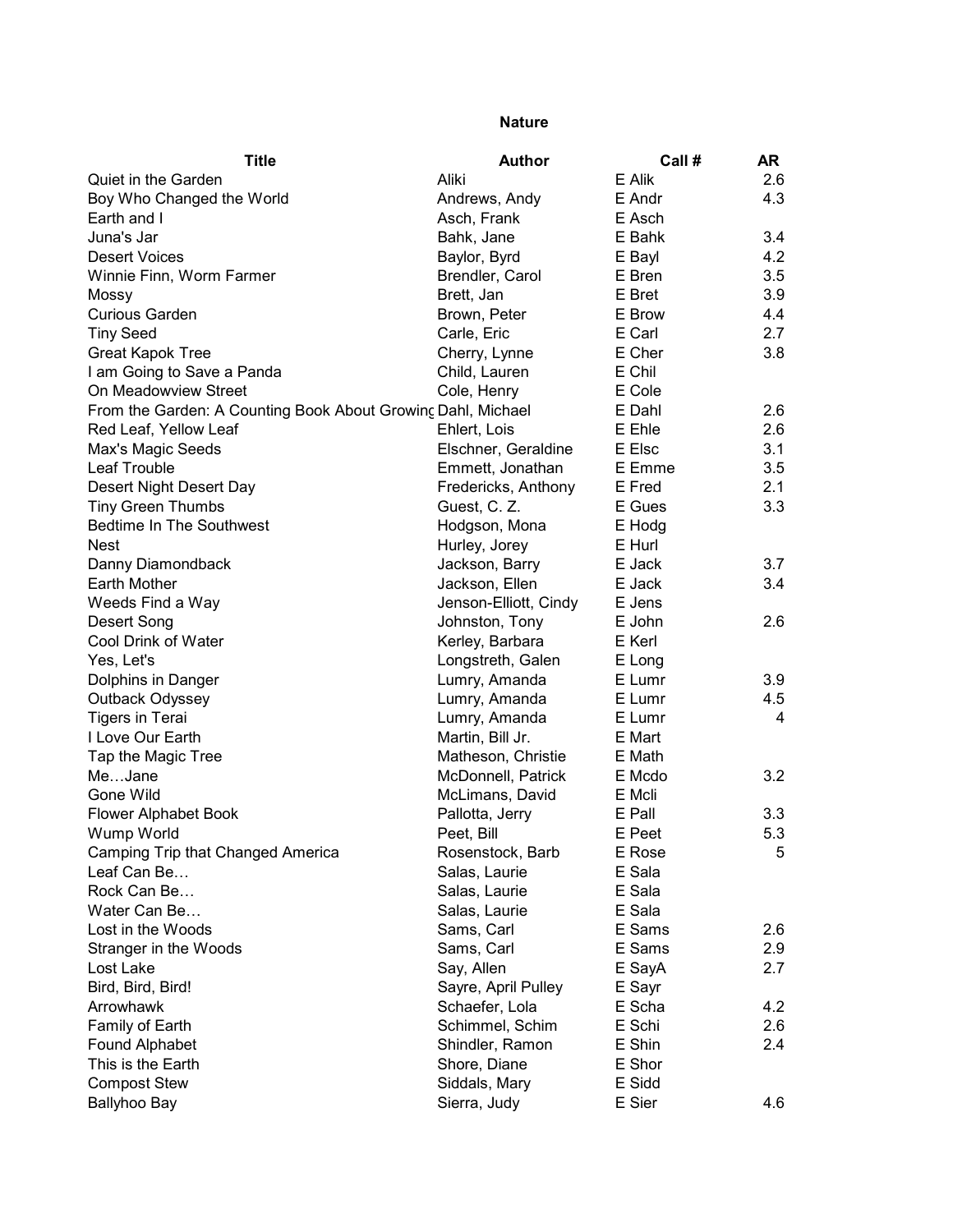| Ice Boy                                                          | Stein, David                          | E Stei              |                |
|------------------------------------------------------------------|---------------------------------------|---------------------|----------------|
| Just a Dream                                                     | Van Allsburg, Chris                   | E VanA              | 3.6            |
| <b>Kissing Coyotes</b>                                           | Vaughan, Marcia                       | E Vaug              | 3.7            |
| In the Blink of an Eye                                           | Wiesmuller, Dieter                    | E Wies              | 3.9            |
| M is for Majestic                                                | Domeniconi, David                     | J 333.7             | 6.2            |
| S is for Save the Planet                                         | Herzog, Brad                          | J 333.72            | 6.4            |
| One Child, One Planet                                            | Lllewellyn, Bridget                   | J 363.738           |                |
| Eco-Wolf and the Three Pigs                                      | Anholt, Laurence                      | J 398.2             | 3.9            |
| Paul Bunyan's Sweetheart                                         | Lorbiecki, Marybeth                   | J 398.2             | 4.6            |
| Frog Girl                                                        | Lewis, Paul Owen                      | J 398.2089          | 2.9            |
| <b>B</b> is for Blue Planet                                      | Strother, Ruth                        | J <sub>550</sub>    | 6.1            |
| Investigating the Water Cycle                                    | Ransom, Candice                       | J 551.48            | 4              |
| <b>Investigating Animal Life Cycles</b>                          | Amstutz, L. J.                        | J 571.8             | $\overline{4}$ |
| 101 Things to Do Outside                                         | <b>Weldon Owen</b>                    | J 796               |                |
| Let's Go Hiking                                                  | Slade, Suzanne                        | J 796.51            | 4.8            |
| Kids Camp! Activities For The Backyard Or Wilder Carlson, Laurie |                                       | J 796.54            |                |
| Let's Go Camping                                                 | Slade, Suzanne                        | J 796.54            | 4.5            |
| <b>Small Game Hunting</b>                                        | Carpenter, Tom                        | J 799.25            | 5              |
| Rachel Carson                                                    | Venezia, Mike                         | J B Carson          | 5.8            |
| Kailey                                                           | Koss, Amy                             | J Reality Amer Kail | 4.6            |
| Good Job, Kanani                                                 | Yee, Lisa                             | J Reality Amer Kan  | 4.7            |
| Berenstain Bears and the Showdown at Chainsaw Berenstain, Stan   |                                       | J Reality Bere      | 4.2            |
| Violet Mackerel's Natural Habitat                                | Branford, Anna                        | J Reality Bran 3    | 5.7            |
| <b>Violet Mackerel's Pocket Protest</b>                          | Branford, Anna                        | J Reality Bran 6    | 5.6            |
| Frightful's Mountain                                             | George, Jean Craighead J Reality Geor |                     | 4.7            |
| My Side of the Mountain                                          | George, Jean Craighead J Reality Geor |                     | 5.2            |
| There's an Owl in My Shower                                      | George, Jean Craighead J Reality Geor |                     | 4.3            |
| Save the Earth                                                   | Klein, Abby                           | J Reality Klei 25   | 3.4            |
| <b>White Dolphin</b>                                             | Lewis, Gill                           | J Reality Lewi      | 3.9            |
| This Side of Wild                                                | Paulsen, Gary                         | J Reality Paul      | 6.6            |
| Menace from the Deep                                             | Spradlin, Michael                     | J Sci-Fi Spra 1     | 5.2            |
| Listen To The Desert                                             | Mora, Pat                             | J Spa 811.54        |                |
| $E1$ Trayecto = The Trek                                         | Jonas, Ann                            | J Spa F Jona        |                |
| What Can Live in a Desert?                                       | Anderson, Sheila                      | JR Ande             | 2.5            |
| <b>Find The Snake</b>                                            | Foley, Cate                           | JR Fole             | 1.1            |
| Amelia Bedelia is For the Birds                                  | Parish, Herman                        | JR Pari             |                |